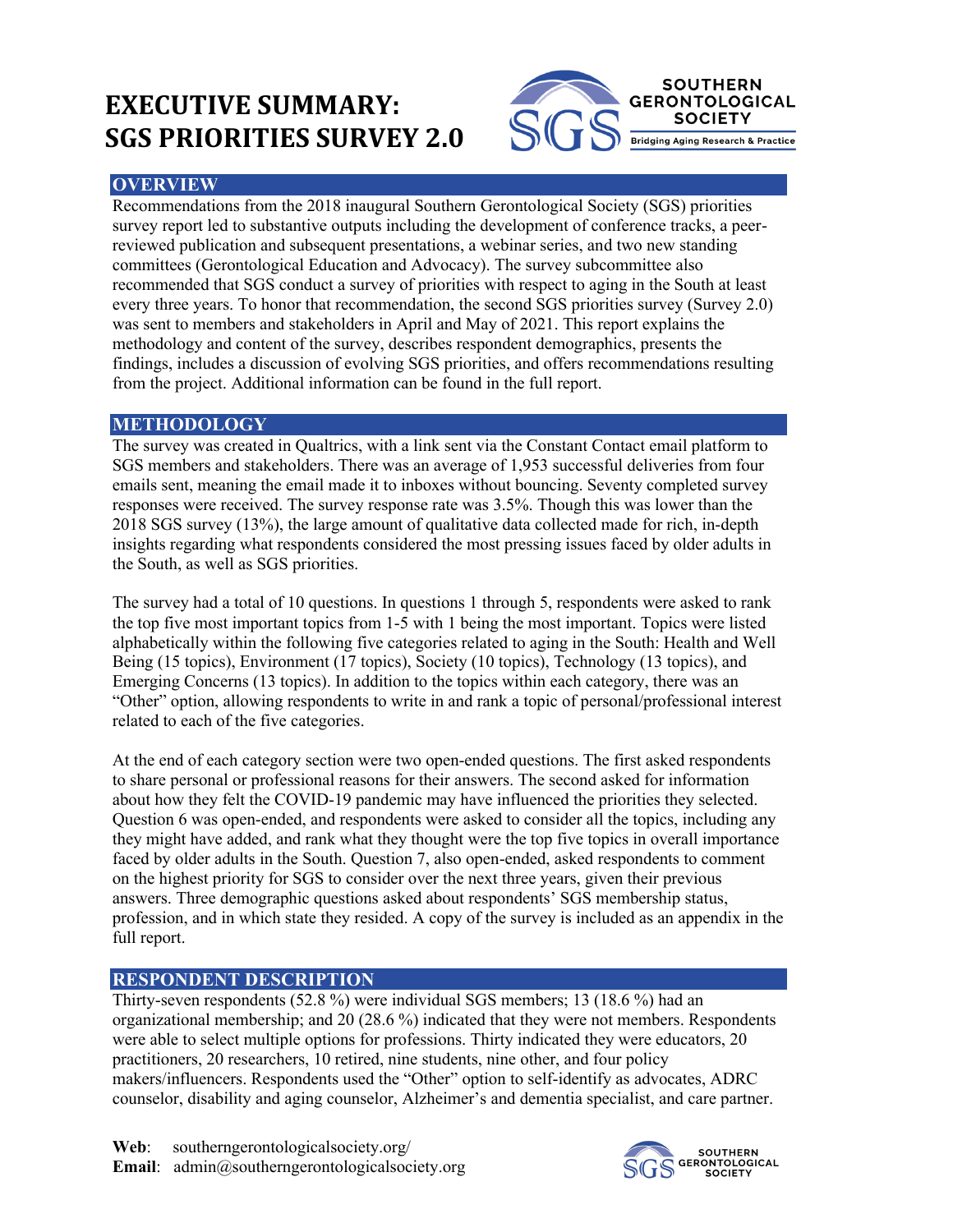#### **DATA ANALYSIS**

To analyze the topic rankings by respondents, the weighted means were calculated for questions 1-5 of the completed surveys ( $N = 70$ ). A topic ranked number one (most important) was given a weight of five, while a topic ranked number five (least important) was weighted as one. In a comparative analysis of responses from questions 1-5, we identified 10 topics with the highest means. We then used this data to inform our descriptive analysis of questions 6 and 7. The findings are summarized in Tables 1 and 2. Written responses  $(N=70)$  were uploaded into ATLAS.ti 9 and received systematically assigned codes and added comments (i.e., code definitions) to capture emerging themes. The coding process through ATLAS.ti made it possible to identify significant quotes from participants, which were extracted to enrich an understanding of each priority discussed in the following sections of this report.

#### **FINDINGS**

Aggregating the responses from questions 1 through 5 into a Top 10 list from all categories and compiling a second Top 10 list from the open-ended responses to question 6, five topics made both lists: Internet Access, Aging Services Workforce, Poverty and Income Inequality, Health Disparities, and Informal/Family Caregiving (see Table 1). The full report provides details about each topic, with qualitative responses added for further context.

| <b>TOPICS</b>                                                  | <b>NUMBER OF</b><br><b>RESPONDENTS</b> | <b>MEAN</b> | <b>CATEGORY</b>          |
|----------------------------------------------------------------|----------------------------------------|-------------|--------------------------|
| Internet access $(\#1 \text{ on } Q1-5 \text{ list})$          | 60                                     | 4.10        | Technology               |
| Internet access $(\#10 \text{ on } Q6 \text{ list})$           | 11                                     | 2.55        |                          |
| Aging services workforce $(\#3 \text{ on } Q1-5 \text{ list})$ | 46                                     | 3.76        | <b>Emerging Concerns</b> |
| Aging Services Workforce (#8 on Q6 list)                       | 9                                      | 3.22        |                          |
| Poverty & income inequality (#5 on Q1-5 list)                  | 63                                     | 3.62        | Society                  |
| Poverty $\&$ income inequality (#5 on Q6 list)                 | 10                                     | 3.30        |                          |
| Health disparities (#6 on Q1-5 list)                           | 45                                     | 3.60        |                          |
| Health disparities $(\#3 \text{ on } Q6 \text{ list})$         | 9                                      | 3.56        | Health & Well Being      |
| Informal/family caregiving (#9 on Q1-5 list)                   | 60                                     | 3.42        | Society                  |
| Informal/family caregiving (#7 on Q6 list)*                    | 13                                     | 3.23        |                          |

**Table 1.** Topics on both Top 10 lists (Top 10 topics overall from Questions 1-5 and Question 6)

\* In some cases, we assumed that a response was informal/family caregiving based on context or when it was not obvious that paid caregivers were the subject.

#### **PRIORITY ISSUES FOR SGS**

Question 7, an open-ended question pertaining to the priorities of SGS as an organization, was answered by 63 of the 70 respondents (90%). This question was not required for completion of the survey. Responses are organized by topics and related categories and are noted in Table 2.

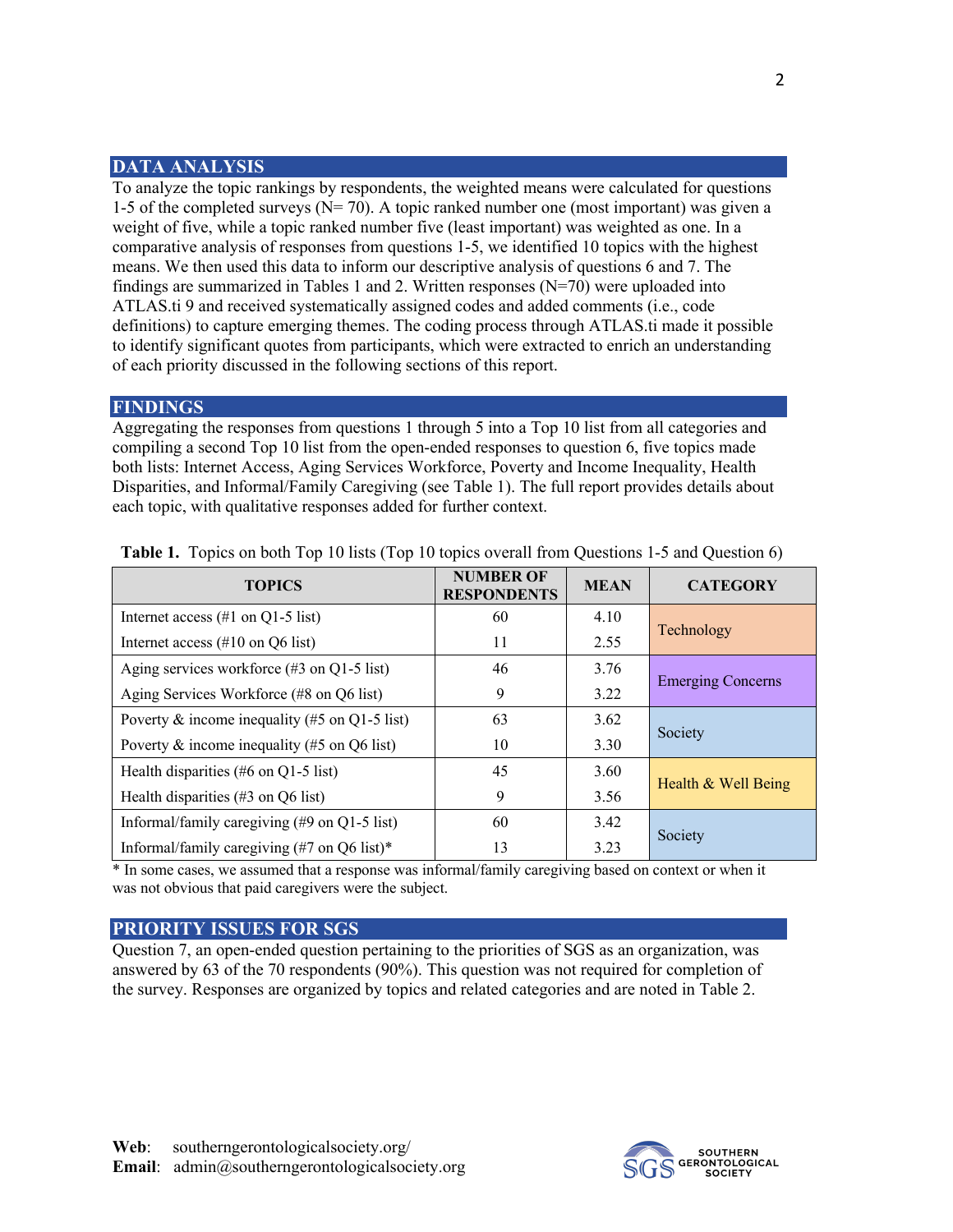| <b>TOPIC</b>                     | # $\overline{OF}$<br><b>RESPONDENTS</b> | <b>CATEGORY</b>            |
|----------------------------------|-----------------------------------------|----------------------------|
| <b>Health Disparities</b>        | 8                                       | Health & Well Being        |
| Minority Aging*                  | 8                                       | Society                    |
| Quality Of Care**                |                                         | <b>Multiple Categories</b> |
| Informal/family caregiving***    | 6                                       | Society                    |
| Isolation & Loneliness           | 5                                       | Environment                |
| Poverty & Income Inequality      | 5                                       | Society                    |
| Virtual Communication/Telehealth |                                         | Technology                 |
| Aging Services Workforce         | 4                                       | <b>Emerging Concerns</b>   |
| Mental Health/Depression         |                                         | Health & Well Being        |
| Aging in Place                   |                                         | Environment                |
| Training/Education               |                                         | <b>Multiple Categories</b> |

Table 2. Ouestion 7: Highest Priority for SGS

**\***Minority Aging combined topics of minority aging, social justice, and racism

**\*\***Quality of Care included responses mentioning access to healthcare, access to resources, and the general term of access to care.

\*\*\*In some cases, we assumed that a response was informal/family caregiving based on context or when it was not obvious that paid caregivers were the subject.

We observed considerable overlap in this list and the top 10 topics from questions 1-5. For instance, six of the topics appeared in the top 10 list from questions 1-5, and seven of the topics also appeared in the top 10 list for question 6. In addition, four of the five topics appeared on all three lists. Given these findings, the subcommittee feels that SGS should be confident in prioritizing these areas of focus moving forward. Additionally, respondents recommended that SGS continue offering education and training to expand organizational commitment to addressing the many regional issues faced by older adults and their support networks.

Responses to question 7 crossed many topics such as training/education and research and provide more descriptive information of ways SGS might address these issues. Upon analysis of the priorities noted by respondents, further discussion, learning, and education is needed on the most pertinent issues identified to develop a plan for areas where SGS can potentially make the strongest impact (e.g., providing expertise, funding, etc.).

#### **RECOMMENDATIONS**

Conducting a survey of SGS members and stakeholders every three years represents our commitment to empowerment evaluation as a conceptual framework of action that addresses the discrepancy between intention and attainment in research (Schwartz et al., 2021). A strength of empowerment evaluation is that it embraces and values the perspectives and representation of all constituents, including minority stakeholders (Fetterman & Wandersman, 2005). Additionally, the principles of empowerment evaluation reflect the underlying philosophy and culture of SGS (see Schwartz et al., 2021). Within this framework, SGS stakeholders (i.e., SGS members, aging network community partners, educators, and others with an interest in aging in the southern United States) can incorporate organizational learning experiences into program development and implementation to create optimal outcomes.